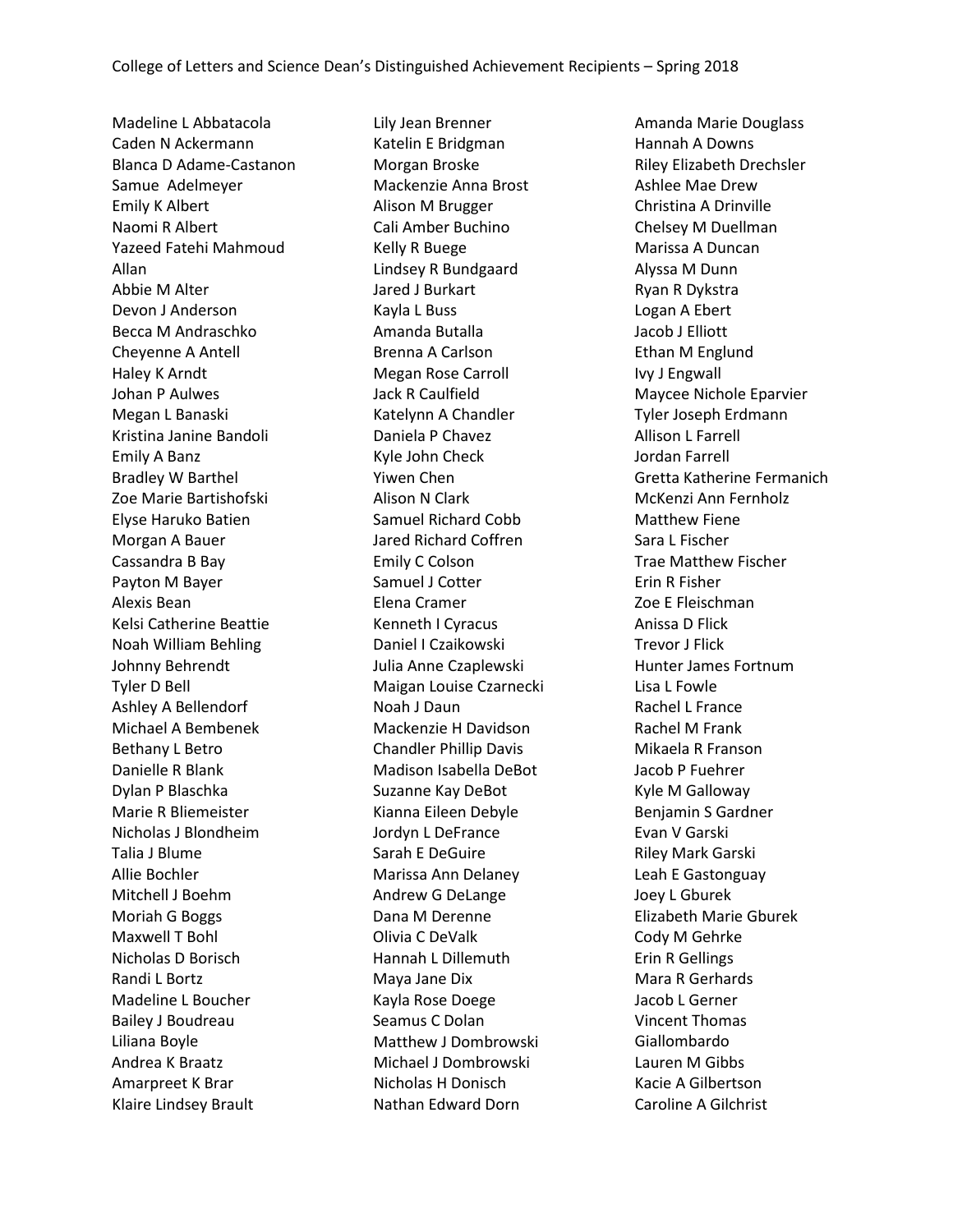Aaron J Glazewski Veiga Joan Goethel Nicholas R Gore Grant Curtis Grabow Amanda J Greenthal Joanna Lynn Grell Elsie J Griffin Kayla R Grimes Joseph L Grosskopf OnaLi Z Gudelis Jessica Emily Haase Joshua David Hafemann Adrienne K Hagen Lauren R Hagi Katlyn M Hale Parker John Hall Jesse Rose Hansen Trista N Hansen Conor W Hanson Jasmine Marie Hanson Craig A Harrington Lacy V Harris Jessica Harter Brooke M Hartjes Israel A Haugen Elena M Hausmann Brianna Rose Havens Kassidy Cecelia Hayes Whitney J Hays Amber J Hederer Gabrielle Elizabeth Heese Noah B Hellweg Vanesa HernandezCevallos Lauren J Hewitt Pauline R Hewitt Mikayla A Hilgers Austin Parker Hillery Abigail R Hoffman Alexis H Hollander Tyler Brent Hollenbeck Dawson Jeremy Holtan Samantha J Hoppe Angela M Iwanski Ryland William Jackson Megan N Jacobson Lucas R Jagodzinski Ella M Janson Stacey Javier

Nicholas James Jorenby Zachary T Jorgenson Seija Mae Juidici Elisabeth Catherine Jurss Christian J Kage Alex Kampmeyer Kerstin Ashley Karels Brian M Karl Allison Karrmann Eric R Kearns Erin T Kelley Megan Kelly Harli Diana Kelton Mallori A Kendall Angela G Kessler Shannon L Kinney Samantha J Kirschbaum Kyle P Kittleson Kaitlyn Kivi Jacob W Klemm Kenneth C Kline Hannah Katherine Klumb Kimberly A Knispel Courtney L Koch Amelia F Konitzer Corrissa Mae Konkol Vincent Michael Konkol Kasey A Kopp Natalie R Kowalik Justin J Kowalski Traci M Koziczkowski Tyler Joseph Kozlowski Jennifer L Kozuch Matthew R Kramer Michael W Krause Alexandra M Krauter Casey Allen Kroening Kelly A Kroening Ashley P Kruger Mason W Kuchenbecker Sarah May Kuhn Robert D Kulas Carson Mae Landin Steven J Landrath Noah J Langenfeld Brent J LaRue Eden D Laska Lindsay M Lechner

Dillon Lehrer Jon Leitzke Cara A Lemirande Abigail C Levenick Sylvia R Lewis Teresa J Lind Elizabeth J Lindloff Amanda J Lindus Kelly J Liss Emily A Longmeyer Bobbi Jo A Loomis Ryan L Loos Kalia Lor Alexus C Luangpraseuth Dan Maatta Jada Mach Ryan William MacKellar Alec M MacWilliams Brian J Maes Dana C Maki Kathrine R Makovec Neha Malik Conor J Masak Jacob J Mathias Amber L Mathison Bryn Ann Mayer Katie E McAdam Madison J McBride Aisha T McDade Jacob M McGee Trevor D McGrady Sean Allen McKibben Tierney E McMullin Ryan Anton McPherson Kristina Medo Merita Mehmedi Nichole Breanne Meidl Anthony J Meister Yueyang Meng Samantha A Meszaros Barbara A Miller Michelle M Miller Salem D Miller Seth M Miller Benjamin H Milzer Cristina Montejano Gail M Morris Griffin W Morrison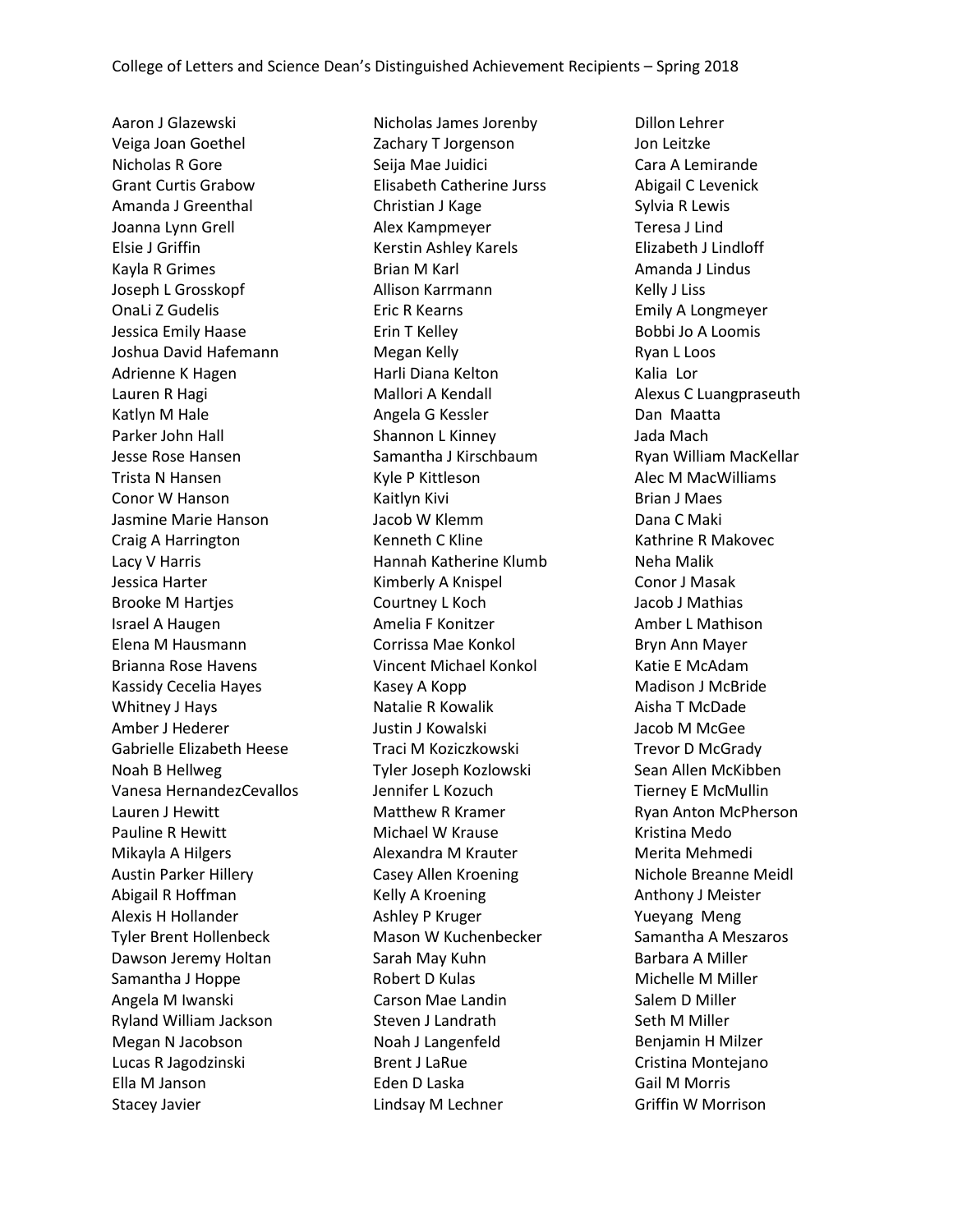Rebecca M Mrozinski Emily A Mueller Nicole A Muench Andrew A Mutchler Lindsey M Myszka Alex M Nack Brook Ann Nagorski Ciara Jane Neeb Anika Neela Alexis M Neeley Ross D Nett Mitchel R Neubauer David Patrick Nielsen Olivia Irene Nielsen Abbie J Nimtz Makayla L Olk Benjamin T Ollila Shane J Olsen Elizabeth A Olson Liam Bane O'Neil Adam K Opperman Rachel B Pankow Robert L Parker Ashley M Peper Jeanette A Peplinski Katie Lynn Petersohn Olivia J Petrie Kelsey L Phillips Jessica M Pilsner Asa A Plonsky Ryan Thomas Polacek Riley Jean Preston Benjamin H Prince Heidi Ann Propson Noah W Pulsifer Vanessa Ann Quentin Elena J Quijano Benjamin R Randerson Ian P Rasmussen Maria K Rauen Benjamin J Reich Karli B Reimer Morgan Rae Reinwand John P Revels Caleb C Rheinschmidt Mindi N Richards Sydney Caroline Richetto Joseph J Rickert

Quentin G Rickert Sarah G Ridings Zachariah J Rihn Madelyn J Robinson Sanne Marie Roeven Brendan A Rogers Brittany N Rucinski Adam T Ruka Brittany R Rusch Cory A Rusch Krysten N Rutzinski Ellen K Ryder Lizabeth Jane Rynders Hawkin Mayel Saeger Damon W Salm Corben M Samuelson Yessenia Santamaria Mikayla Lee Schade Monica L Schauer Brianna M Schellin Kaitlyn M Schetter Erika J Schilling Mattea K Schlender Katelyn N Schlicht Kaitlyn R Schlueter Brittany J Schmidt Charity M Schmidt Jamie M Schmitz Amber Schneider Ashley A Schneider Molly B Schneidewend Cody J Schreiner Zachary F Schreiner Jayme Lynn Schubring Samantha C Schuetze Tori Schuler Theresa Anne Schwartz Shayla Nicole Schwingle Connor Jeffrey Scray Jordyn M Scutkowski Jasmine Segarra Lauren M Seidl Justin S Seis Natalie M Sellnau Mitchell A Shallwani Cory M Shepherd Gage L Siebert Brady L Simenson

Brandon M Simonis Hayley Jane Simons Makenzie Louise Simpson Rylie K Simpson Bianca R Skortz Christopher Ray Smith Cody Michael Smith Lorenzo J Smith Abi Smrz Madison June Snyder Melanie D Snyder Morgan E Snyder Lauren E Soergel William J St. John Keira J Stager Kayla N Stelse Anna E Stempa Amanda Stickney Emmalea R Stirn Savannah J StPeter Scott J Strasser Cassandra M Strebe Elizabeth Helen Strobel Jace J Stuebs Brett L Sutherland Monica J Swinick Nadine Rebecca Switlick Emily M Sysomboune Kim Tallitsch Marino J Taylor Ker Thao Kyle K Thao Kevin J Theisen Evelyn N Thomas Cora Luanne Thompson Kiana M Thompson Nathan N Thor Nicole L Thorson Emily Kay Tipple Michael S Topping Leah E Trempe Aiden W Trinkner Nicholas M Truehl Danelle Marie Tylinski Hannah R Tyznik Aisha Umar Marvin James Van Asten Lars O VanAlstine